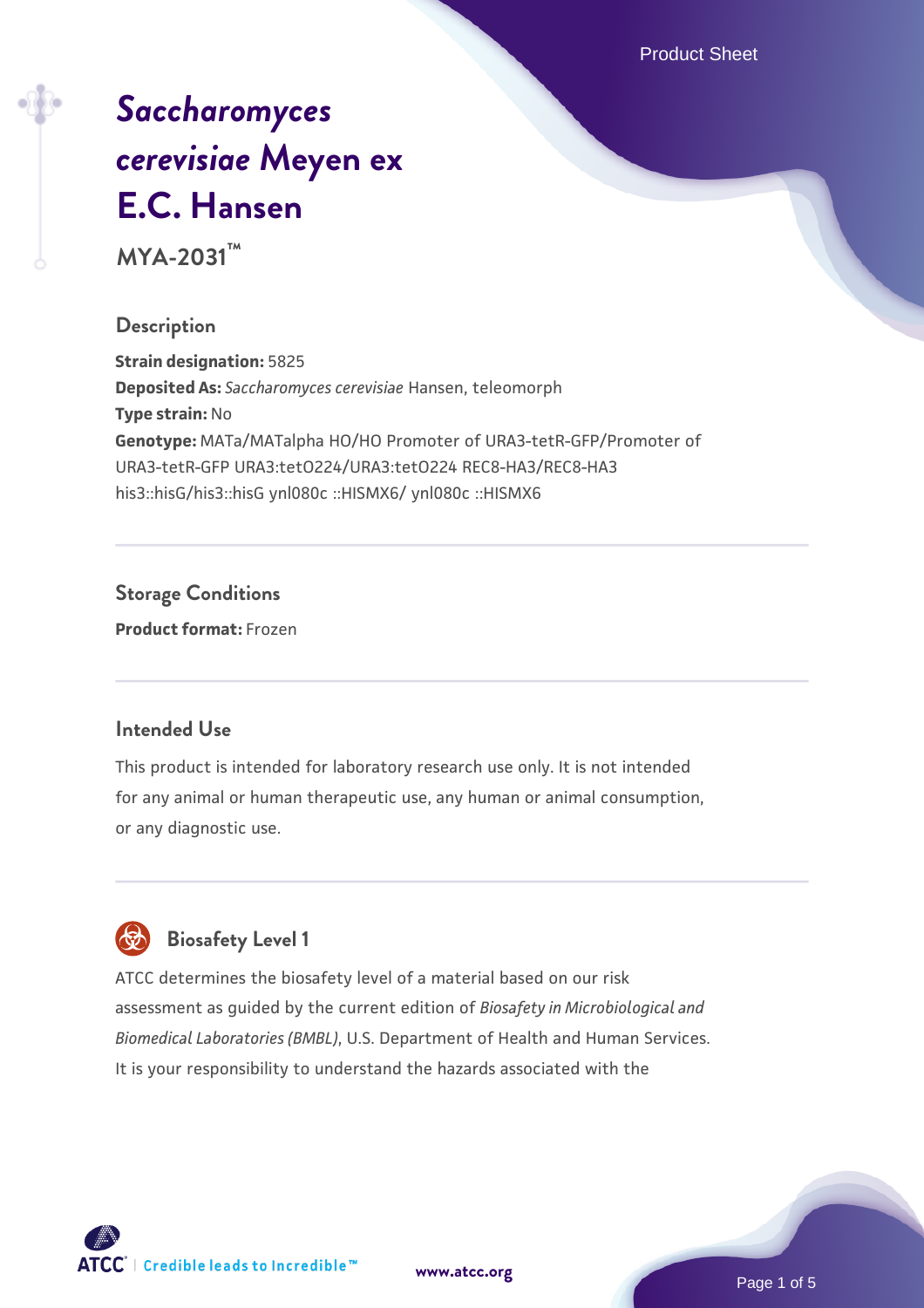# **[Saccharomyces cerevisiae](https://www.atcc.org/products/mya-2031)** [Meyen ex E.C. Hansen](https://www.atcc.org/products/mya-2031) **MYA-2031**

material per your organization's policies and procedures as well as any other applicable regulations as enforced by your local or national agencies.

ATCC highly recommends that appropriate personal protective equipment is always used when handling vials. For cultures that require storage in liquid nitrogen, it is important to note that some vials may leak when submersed in liquid nitrogen and will slowly fill with liquid nitrogen. Upon thawing, the conversion of the liquid nitrogen back to its gas phase may result in the vial exploding or blowing off its cap with dangerous force creating flying debris. Unless necessary, ATCC recommends that these cultures be stored in the vapor phase of liquid nitrogen rather than submersed in liquid nitrogen.

# **Certificate of Analysis**

For batch-specific test results, refer to the applicable certificate of analysis that can be found at www.atcc.org.

#### **Growth Conditions**

**Medium:**  [ATCC Medium 1245: YEPD](https://www.atcc.org/-/media/product-assets/documents/microbial-media-formulations/1/2/4/5/atcc-medium-1245.pdf?rev=705ca55d1b6f490a808a965d5c072196) **Temperature:** 25°C

# **Handling Procedures**

Frozen vials should either be thawed immediately or stored in liquid nitrogen. If liquid nitrogen storage facilities are not available, frozen vials may be stored at or below -70°C. **Do not under any circumstance store**



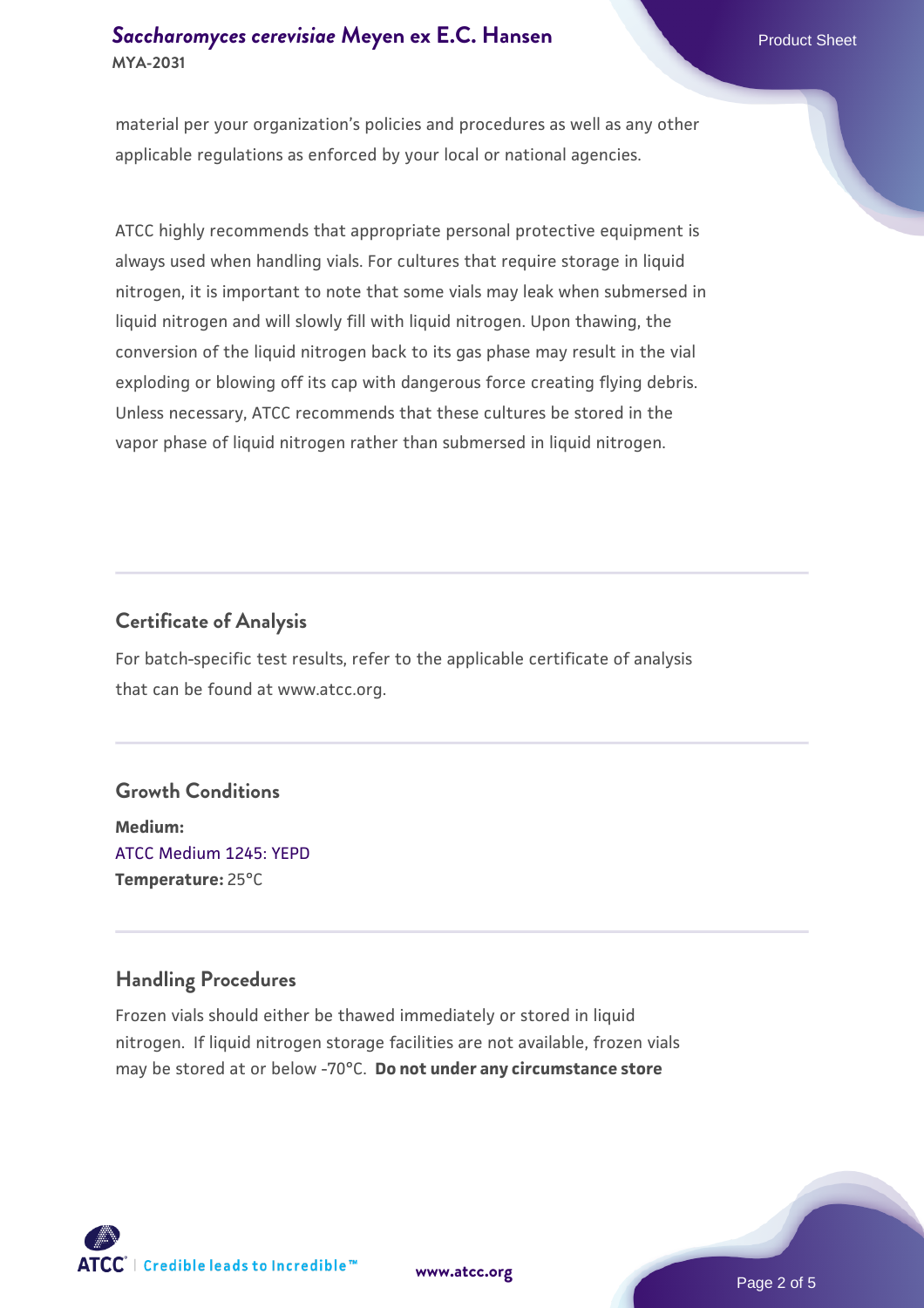**frozen vials at refrigerator freezer temperatures (generally -20°C) for longterm storage.** Long-term storage of frozen material at this temperature will result in the death of the culture.

1. To thaw a frozen vial, place it at room temperature or in **30°C** water bath (not submerged), until just thawed (around **90 seconds**).

2. Immediately after thawing, aseptically transfer the culture into a test tube or plate with medium recommended.

3. Incubate the test tube or plate at the temperature recommended (**25- 28°C**).

# **Material Citation**

If use of this material results in a scientific publication, please cite the material in the following manner: *Saccharomyces cerevisiae* Meyen ex E.C. Hansen (ATCC MYA-2031)

#### **References**

References and other information relating to this material are available at www.atcc.org.

#### **Warranty**

The product is provided 'AS IS' and the viability of ATCC® products is warranted for 30 days from the date of shipment, provided that the customer has stored and handled the product according to the information included on the product information sheet, website, and Certificate of Analysis. For living cultures, ATCC lists the media formulation and reagents that have been found to be effective for the product. While other unspecified media and reagents may also produce satisfactory results, a

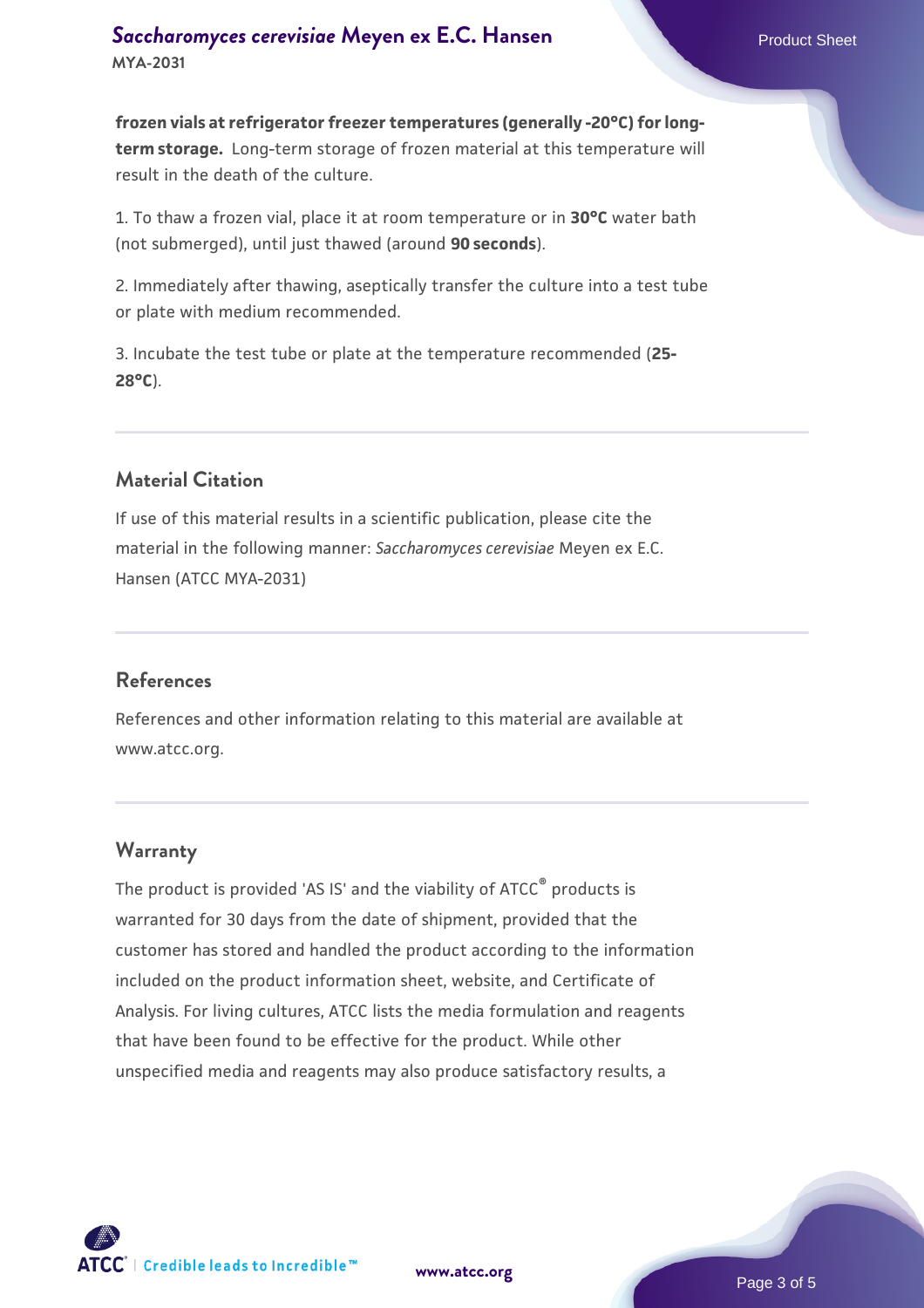### **[Saccharomyces cerevisiae](https://www.atcc.org/products/mya-2031)** [Meyen ex E.C. Hansen](https://www.atcc.org/products/mya-2031) **MYA-2031**

change in the ATCC and/or depositor-recommended protocols may affect the recovery, growth, and/or function of the product. If an alternative medium formulation or reagent is used, the ATCC warranty for viability is no longer valid. Except as expressly set forth herein, no other warranties of any kind are provided, express or implied, including, but not limited to, any implied warranties of merchantability, fitness for a particular purpose, manufacture according to cGMP standards, typicality, safety, accuracy, and/or noninfringement.

### **Disclaimers**

This product is intended for laboratory research use only. It is not intended for any animal or human therapeutic use, any human or animal consumption, or any diagnostic use. Any proposed commercial use is prohibited without a license from ATCC.

While ATCC uses reasonable efforts to include accurate and up-to-date information on this product sheet, ATCC makes no warranties or representations as to its accuracy. Citations from scientific literature and patents are provided for informational purposes only. ATCC does not warrant that such information has been confirmed to be accurate or complete and the customer bears the sole responsibility of confirming the accuracy and completeness of any such information.

This product is sent on the condition that the customer is responsible for and assumes all risk and responsibility in connection with the receipt, handling, storage, disposal, and use of the ATCC product including without limitation taking all appropriate safety and handling precautions to minimize health or environmental risk. As a condition of receiving the material, the customer agrees that any activity undertaken with the ATCC product and any progeny or modifications will be conducted in compliance with all applicable laws, regulations, and guidelines. This product is provided 'AS IS' with no representations or warranties whatsoever except as expressly set forth herein and in no event shall ATCC, its parents, subsidiaries, directors, officers, agents, employees, assigns, successors, and affiliates be liable for indirect,